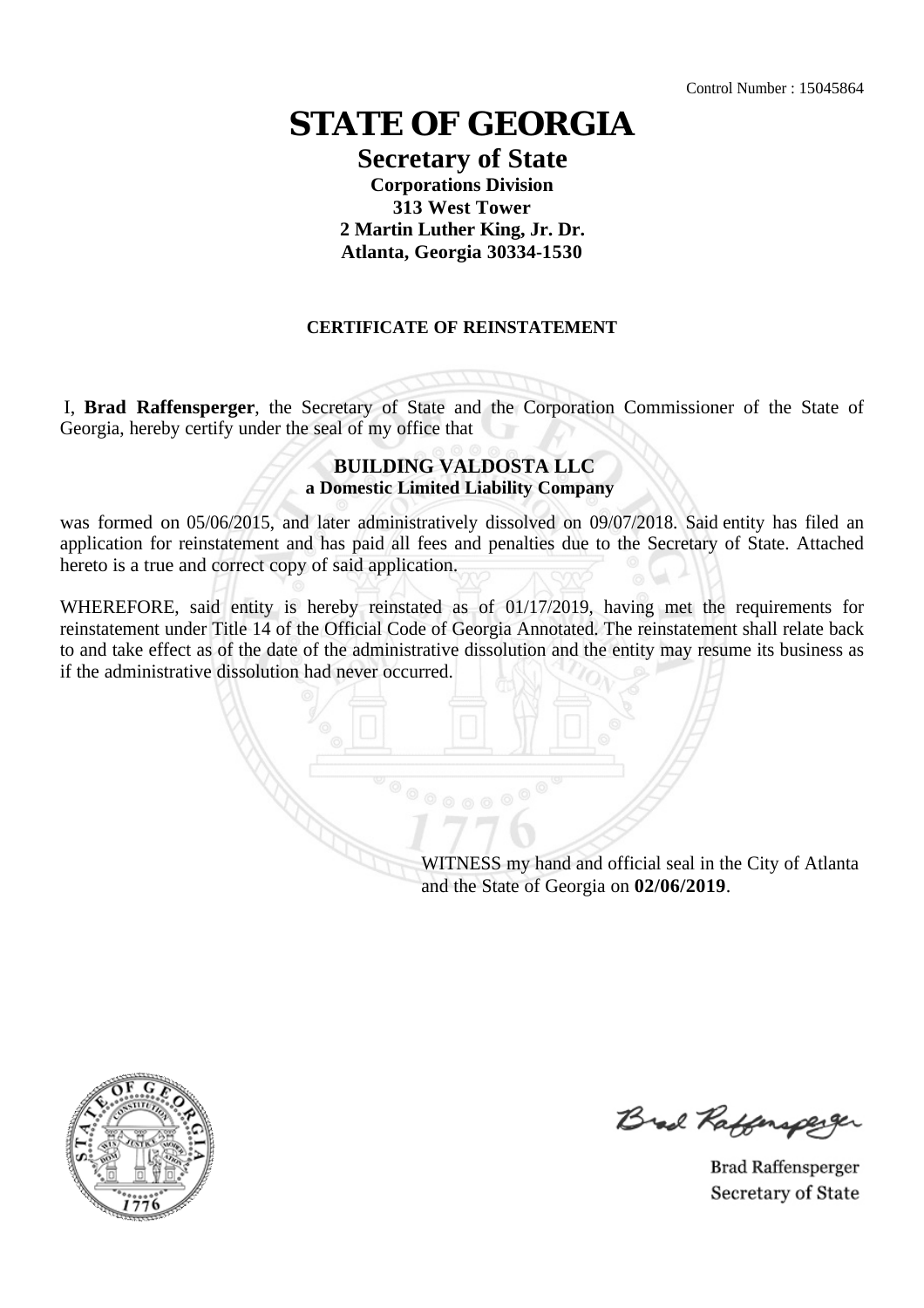# **STATE OF GEORGIA**

**Secretary of State Corporations Division 313 West Tower 2 Martin Luther King, Jr. Dr. Atlanta, Georgia 30334-1530** 

## **Application for Reinstatement \*Electronically Filed\***

Secretary of State Filing Date: 1/17/2019 11:16:56 AM

#### **BUSINESS INFORMATION**

| <b>BUSINESS NAME</b>             | : BUILDING VALDOSTA LLC              |
|----------------------------------|--------------------------------------|
| <b>CONTROL NUMBER</b>            | : 15045864                           |
| <b>BUSINESS TYPE</b>             | : Domestic Limited Liability Company |
| ADMININSTRATIVE DISSOLUTION DATE | $\pm$ 09/07/2018                     |

Ground(s) for the administrative dissolution either did not exist or have been eliminated. All taxes owed by the entity have been paid.

| ADDRESS AND REGISTERED AGENT AT TIME OF ADMINISTRATIVE DISSOLUTION |                                                      |  |
|--------------------------------------------------------------------|------------------------------------------------------|--|
| <b>PRINCIPAL OFFICE ADDRESS</b>                                    | : 231 NORTHSIDE DRIVE, VALDOSTA, GA, 31602, USA      |  |
| <b>REGISTERED AGENT NAME</b>                                       | : DAVID F. SANDBACH, JR.                             |  |
| <b>REGISTERED OFFICE ADDRESS</b>                                   | : 1003 N. Patterson Street, VALDOSTA, GA, 31601, USA |  |
| <b>REGISTERED OFFICE COUNTY</b>                                    | : Lowndes                                            |  |
| <b>UPDATES TO ADDRESS AND REGISTERED AGENT</b>                     |                                                      |  |
| <b>PRINCIPAL OFFICE ADDRESS</b>                                    | : 701 North Patterson, Valdosta, GA, 31601, USA      |  |
| <b>REGISTERED AGENT NAME</b>                                       | : Jackson R. Langdale                                |  |
| <b>REGISTERED OFFICE ADDRESS</b>                                   | : 701 N Patterson Street, Valdosta, GA, 31601, USA   |  |
| <b>REGISTERED OFFICE COUNTY</b>                                    | : Lowndes                                            |  |
| <b>AUTHORIZER INFORMATION</b>                                      |                                                      |  |
| <b>AUTHORIZER SIGNATURE</b>                                        | : Jackson R. Langdale                                |  |
| <b>AUTHORIZER TITLE</b>                                            | : Registered Agent                                   |  |